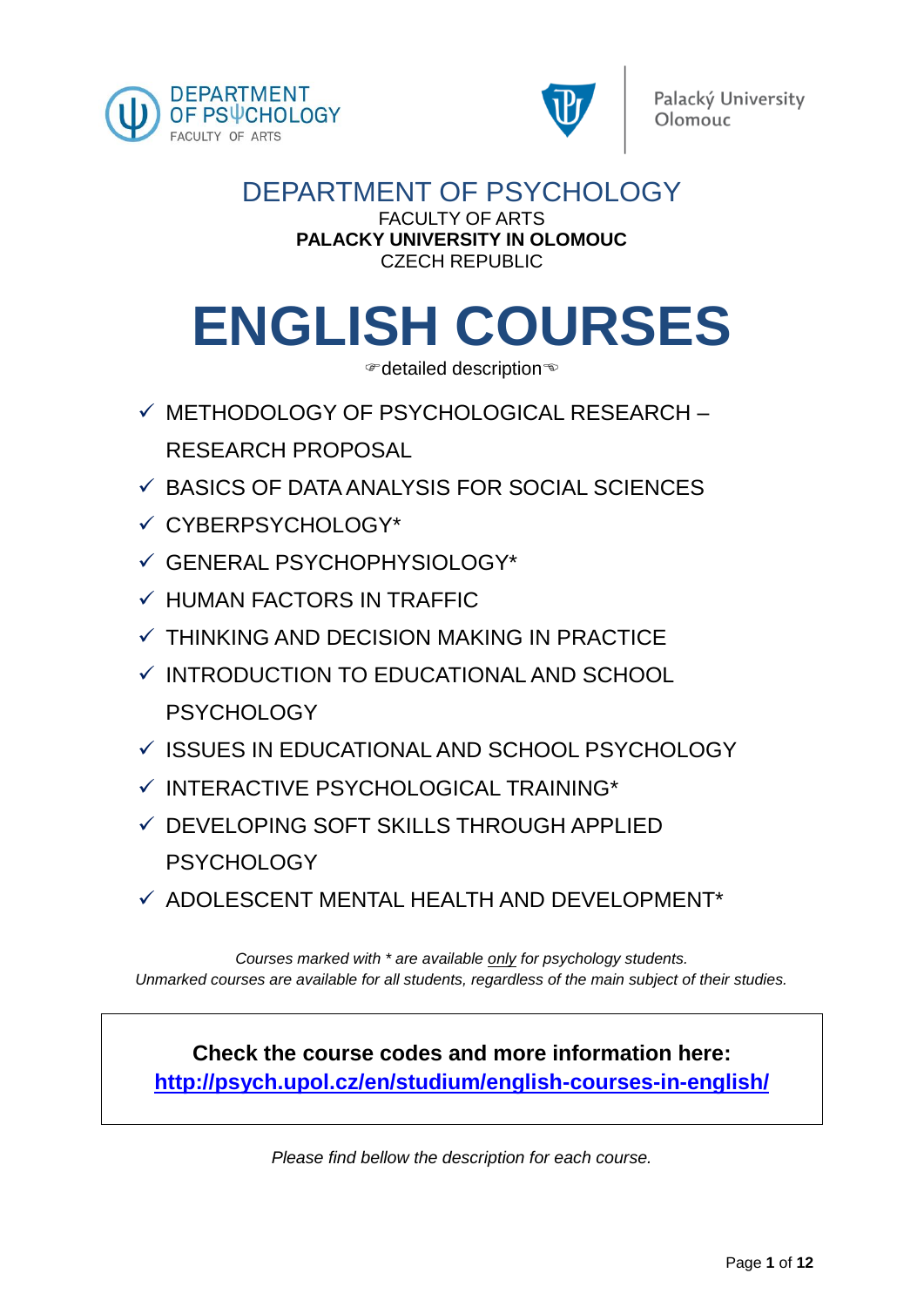



### **METHODOLOGY OF PSYCHOLOGICAL RESEARCH – RESEARCH PROPOSAL**

LECTURER: Miroslav Charvát

MINIMAL NUMBER OF STUDENTS: 3 ECTS CREDITS: 3

#### ABOUT THE COURSE:

COURSE TITLE:

To be a good or excellent researcher is not as difficult as one might think. The first step involves finding the right research idea. All you need is to like discussions, common sense, and some courage to share your ideas with colleagues. Through discussion possible errors in specific research plans are identified. You might experience dilemmas or dead ends at this stage, but remember, everything until this point was just a virtual walk and your muscles are still fresh. (We can't say the same about your brain, but cognitive training is good for your mental health.) Once you have your initial research questions defined you can start to move from a rough sketch to a detailed and crafted blueprint. A bit of writing and constructive feedback from your tutor can help a lot. A good proposal should contain a justification for the research, theoretical background, research objectives, a decision about the population and sample, a description of the data collection methods, appropriate analysis methods, ethical issues, and other specifics. The ability you can gain in this course is to write a realistic and persuasive research proposal which can open the chests containing funds and the gates to fame, or, if not, you can at least get a clarified plan for how to conduct your research and write your thesis.

#### COURSE STRUCTURE:

Upon completion of the course, students should:

- know the required form and content of a research proposal;
- understand the main methodological procedures in the field of psychology;
- be able to underpin their research projects theoretically by a relevant bibliographical search;
- be able to formulate a research problem, research objectives, hypotheses, or research questions;
- be capable of analysing the specific research problem, choosing appropriate methods, and giving reasons for their choice;
- be able to assess the quality of other research projects on the basis of relevant criteria.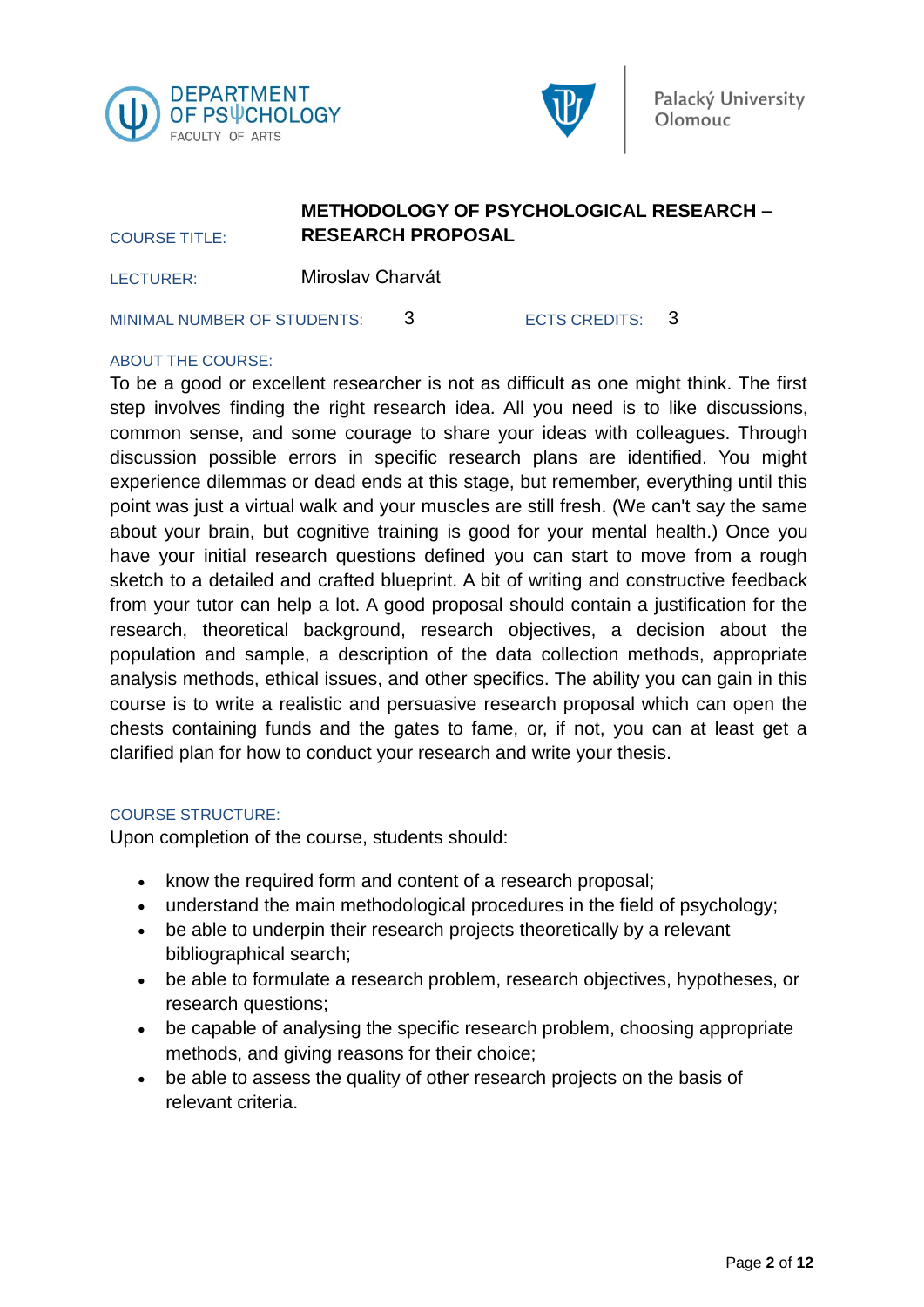



| <b>COURSE TITLE:</b>        | <b>BASICS OF DATA ANALYSIS FOR SOCIAL SCIENCES</b> |    |                 |  |
|-----------------------------|----------------------------------------------------|----|-----------------|--|
| LECTURER:                   | Daniel Dostál                                      |    |                 |  |
| MINIMAL NUMBER OF STUDENTS: |                                                    | -2 | ECTS CREDITS: 3 |  |

#### ABOUT THE COURSE:

This course introduces students to the basics of statistical modelling. After attending this course, student will see various statistical procedures as special cases of the general linear model. This approach enables more focused insight into the principles and assumptions of statistical hypothesis testing and parameter estimation with easier to grasp and more natural way for humanities and social sciences students.

*The course assumes basic knowledge of descriptive statistics (e.g. mean and standard deviation) and statistical inference (the logic of the null hypotheses testing with p-values).* 

- The course will cover the following topics:
- Statistical models
- Simple regression analysis and the regression curve
- Parameter estimates, the least squares method
- Determining model quality
- Qualitative independent variables, general linear model
- Interactions
- Curvilinear dependencies
- Null hypothesis tests
- Stepwise and hierarchical regression
- Competences acquired

The course provides students with one versatile tool for dealing with quantitative problems in social science research. After finishing this course students will be able to abandon usage of the most bivariate tests and replace them with more complex regression models.

#### REQUIREMENTS ON STUDENTS:

- *Attendance at practical lessons*
- *Successfully completing assignments*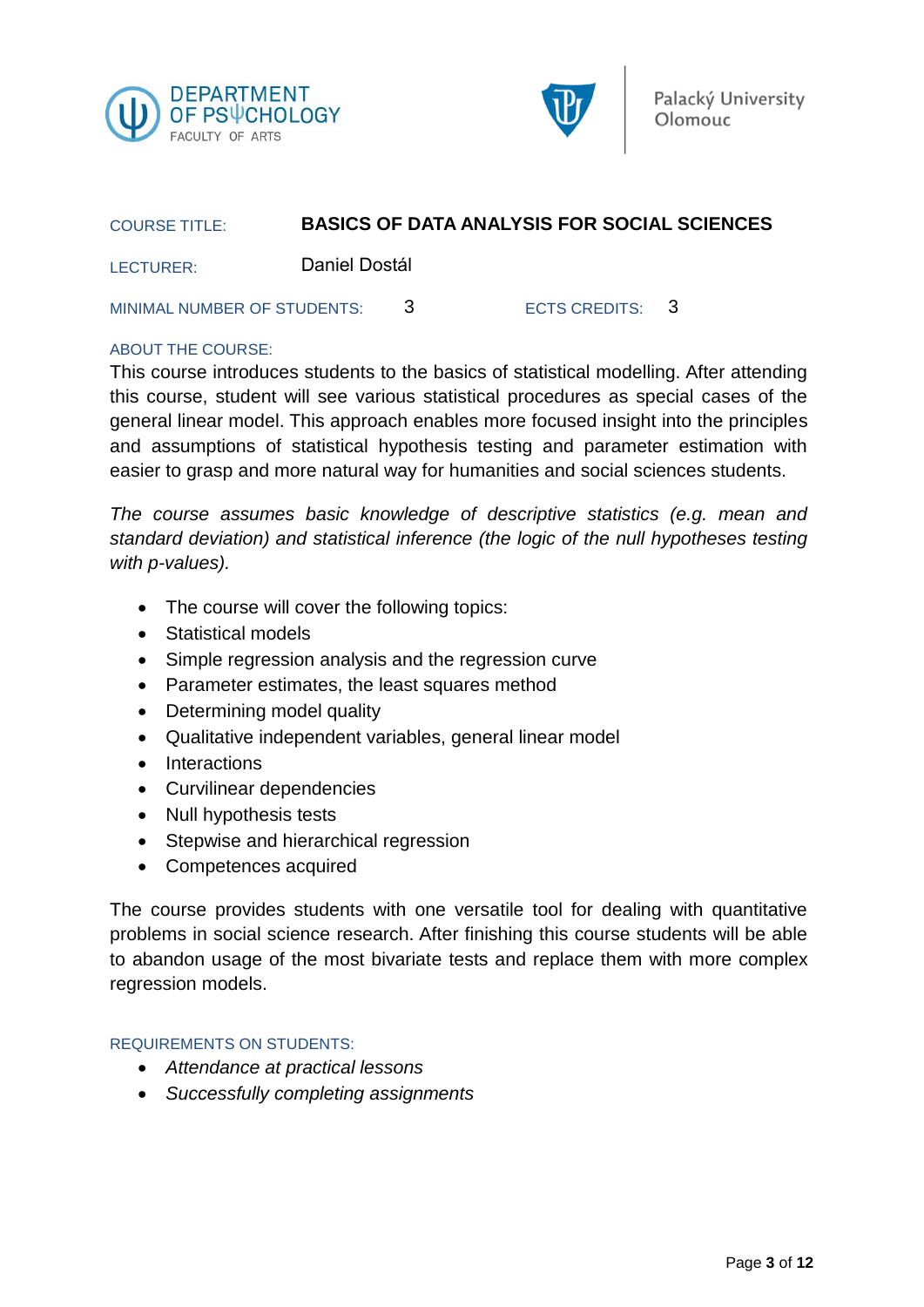



COURSE TITLE: **CYBERPSYCHOLOGY\***

LECTURER: Jan Šmahaj

MINIMAL NUMBER OF STUDENTS: 3 ECTS CREDITS: 3

#### ABOUT THE COURSE:

The main objective of the Cyberpsychologycourse is to introduce to students to a "young approach" to psychology. As a result of the progressive development of information and communication technologies in daily life it is nowadays practically a necessity. Students have the opportunity to become familiar with the current knowledge about the human-cyberspace-society interaction. The main topics will focus on the positive, negative, and scientific dimensions of the use of cyberspace and virtual reality with practical implications for the field of psychology. The subject is clearly structured and divided into theoretical and practical parts. The basic terms and theories will be presented to the students. The students will become acquainted with a current overview of cyberpsychology research centres and authors who are engaged in the topic. The practical part of the course will take place in the laboratory of the Department of Psychology, which is equipped with hardware and software for experimental research and the use of virtual reality in the field of psychology. We will focus on discussion and students' active approach during the course. In addition to personal experience with virtual reality systems, the students will be motivated to become involved in group work and create their own experimental situations. The students will also be informed about the possibilities of virtual reality and how it is used in the therapeutic and counselling process but also in related fields such as medicine and neuromarketing.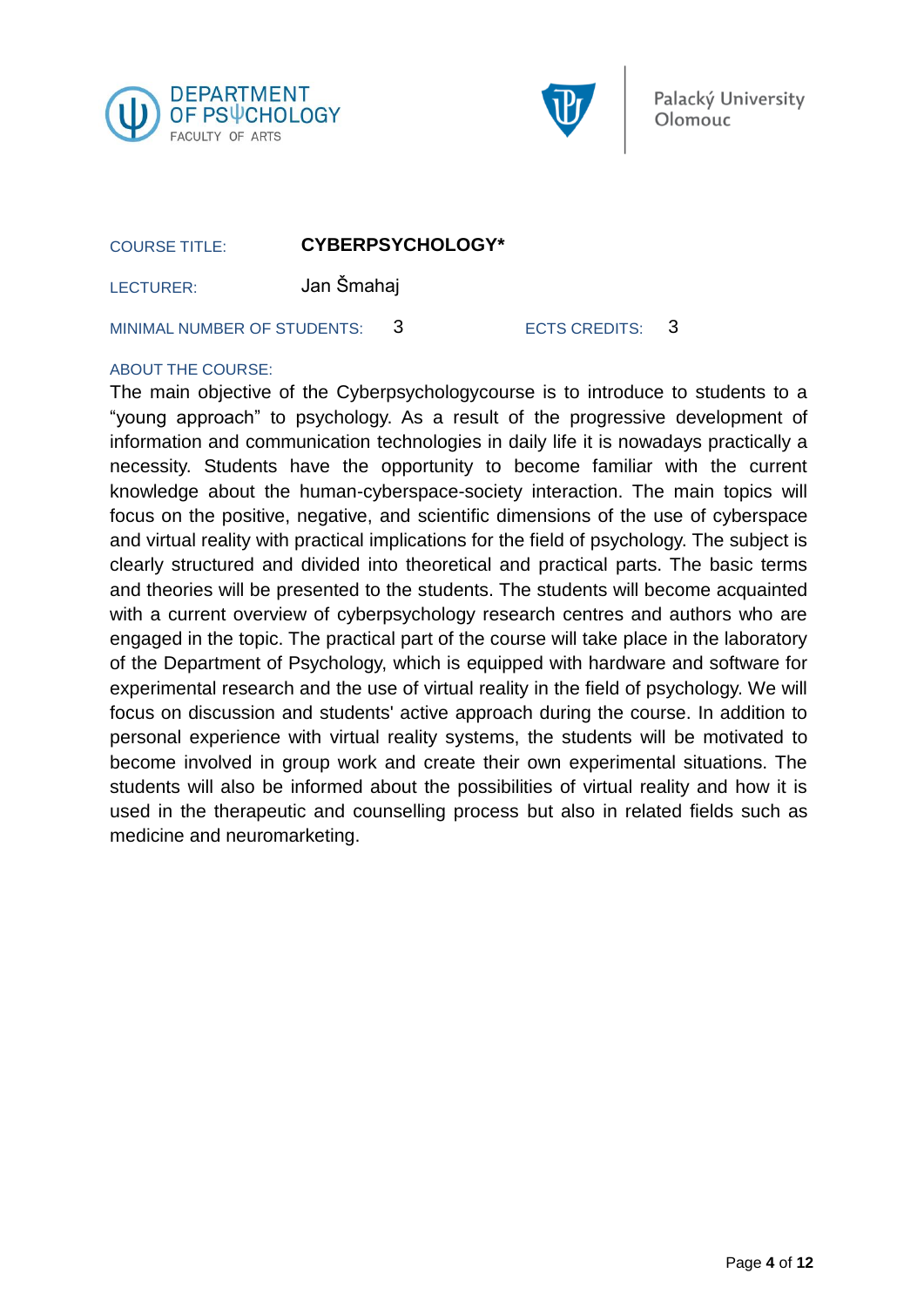



#### COURSE TITLE: **GENERAL PSYCHOPHYSIOLOGY**

LECTURER: Tomáš Dominik

MINIMAL NUMBER OF STUDENTS: 5 ECTS CREDITS: 3

#### ABOUT THE COURSE:

This course will provide an overview of the basic principles, theory, and applications of psychophysiological science. The course has two goals:

1) to provide an introduction to the basic theory and research in major areas of human psychophysiology, with an emphasis on the psychophysiological correlates of cognition, affect, and psychopathology; and

2) to provide an introduction to laboratory techniques and methodological principles in human psychophysiology.

For this reason, the course is designed around the use of student laboratory devices from the BIOPAC Systems, Inc.

#### COURSE STRUCTURE:

The course will involve a combination of lectures, discussion, and the students' own experiences with demonstrations and practical lessons.

Lecture topics:

- basic principles of psychophysiology
- basics of neuroanatomy and neurophysiology
- brain activity and electrodermal activity
- muscle activity and eye activity
- heart activity

For the laboratory exercises the students will be divided into groups. The lessons dealing with measurement are:

- Lesson 1: Standard & Integrated EMG (muscle activity)
- Lesson 2: Components of the ECG (Lead II) (heart activity)
- Lesson 3: Leads I, II, and III & Einthoven's Law (heart activity)
- Lesson 4: EEG Relaxation & Brain Rhythms
- Lesson 5: Alpha Rhythms in the Occipital Lobe
- Lesson 6: GSR and Polygraph
- Lesson 7: EOG Eye Movement, Saccades & Fixation
- Lesson 8: Reaction Time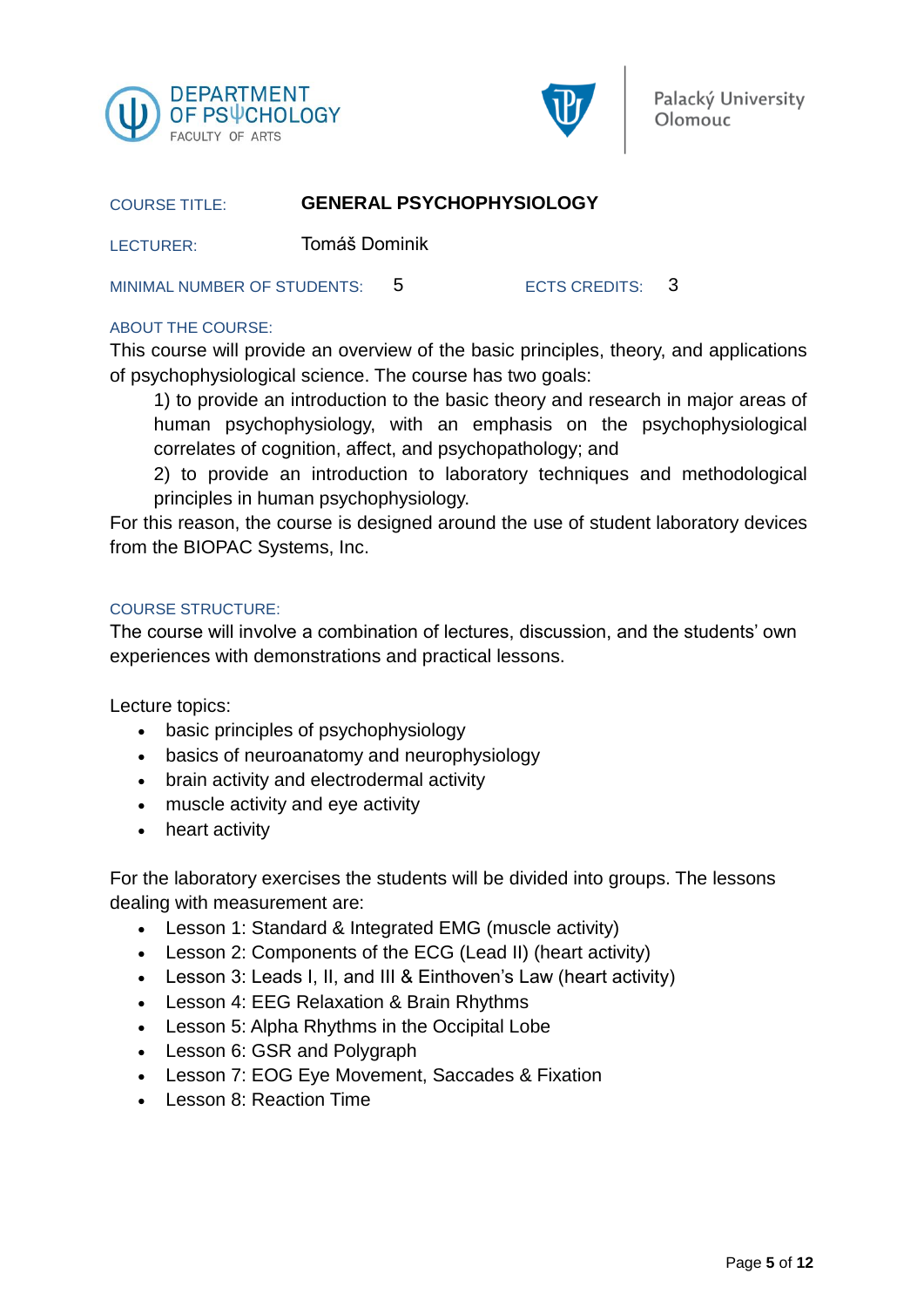



#### COURSE TITLE: **HUMAN FACTORS IN TRAFFIC WHY WE ACT IN THE TRAFFIC THE WAY WE DO**

LECTURER: Matúš Šucha

MINIMAL NUMBER OF STUDENTS:: 5 ECTS CREDITS: 3

#### ABOUT THE COURSE:

Did you ever wonder why people act in traffic the way they do? Why do pedestrians jaywalk in New York City and not in Copenhagen? Well, in New York City it's a way to distinguish yourself from the crowd, while in Copenhagen it's an illegal act. In New York City pedestrians look at the cars, not the lights. Or why does sounding your horn in Rome not mean the same thing as sounding it in Stockholm, why is flashing your headlights at another driver understood one way on a German autobahn and quite another way in Los Angeles? How do people drive, how do people cross the street, how are power relations made manifest in those interactions, and what sorts of patterns emerge from traffic? If you have ever asked yourself these questions, this is the course for you to sign up for!

#### COURSE STRUCTURE:

Areas that are covered in the curriculum:

- introduction to traffic psychology and its history
- road users, vulnerable road users and their behaviour
- risky behaviour in traffic and risky groups
- communication between road users
- social and cultural aspects
- the driver's personality and its assessment
- psychological fitness to drive and the ways to assess it
- rehabilitation of drivers
- driving under the influence of drugs (DUI)
- infrastructure design and human factors
- Information Technologies (ITS) in traffic
- education and training in traffic
- prevention and promotion of safety and the promotion of healthy lifestyles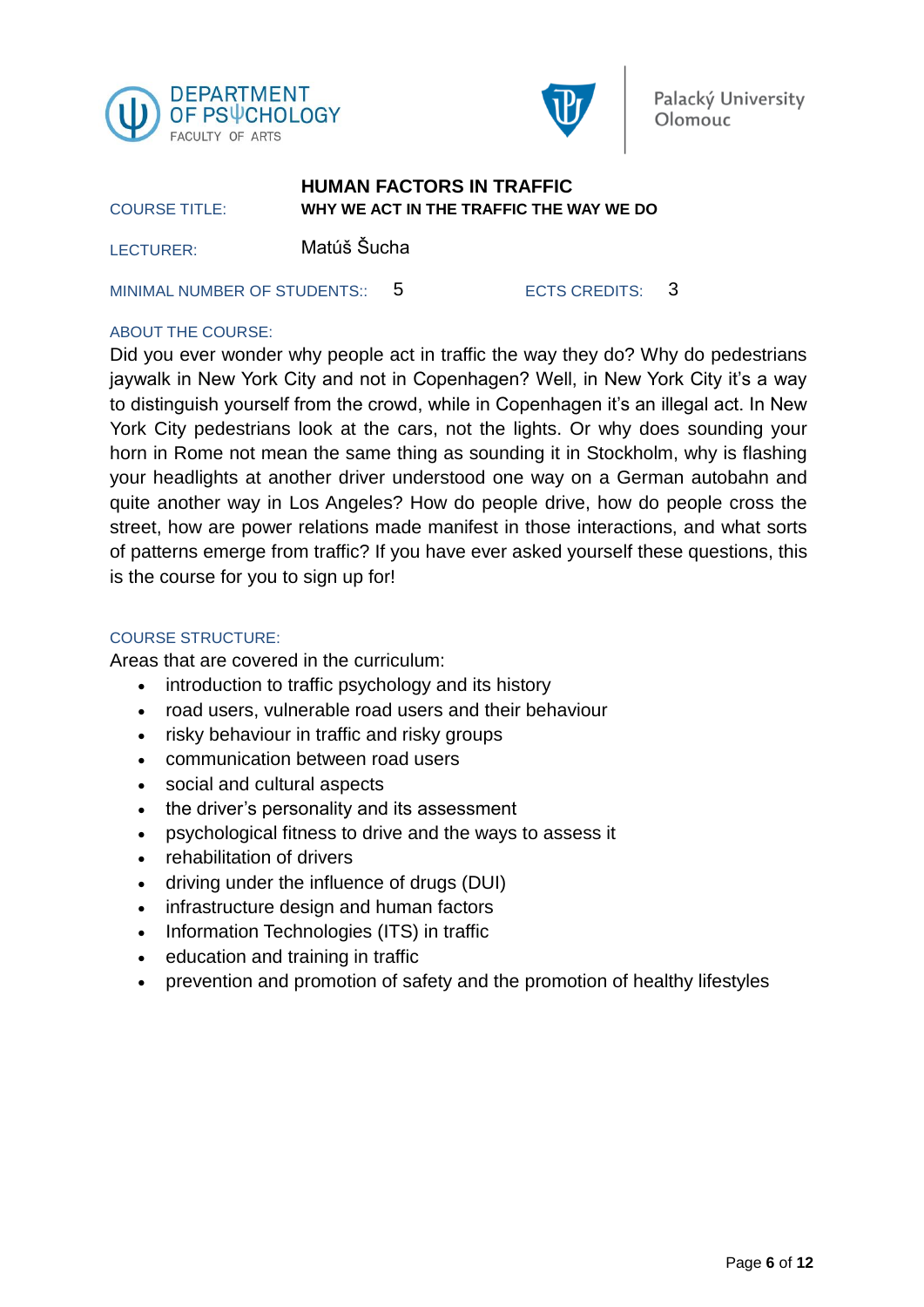



## COURSE TITLE: **THINKING AND DECISION MAKING IN PRACTICE**

LECTURER: Aleš Neusar

MINIMAL NUMBER OF STUDENTS: 3 ECTS CREDITS: 3

#### ABOUT THE COURSE:

Human thinking and decision making in personal and professional life is hardly ever purely logical or critical as we are often short of information or time or lack the capability to process the vast amount of information. Therefore, we must use various short-cuts, heuristics, or intuition – aids that are of great help but may lead us astray as well. The course is aimed at showing when "fast" intuitive thinking and decision making can be effective and, on the contrary, when it is good to "slow down" so as not to be tricked by, for example, a vendor offering a "bargain mobile phone tariff". The course covers topics such as:

- slow and fast thinking and decision making;
- the rationality and irrationality of our thinking and decision making;
- limits of the conscious and rational smartness;
- the intuitive and unconscious:
- persuasion and manipulation in everyday life;
- perception of risks and security;
- probability and causality.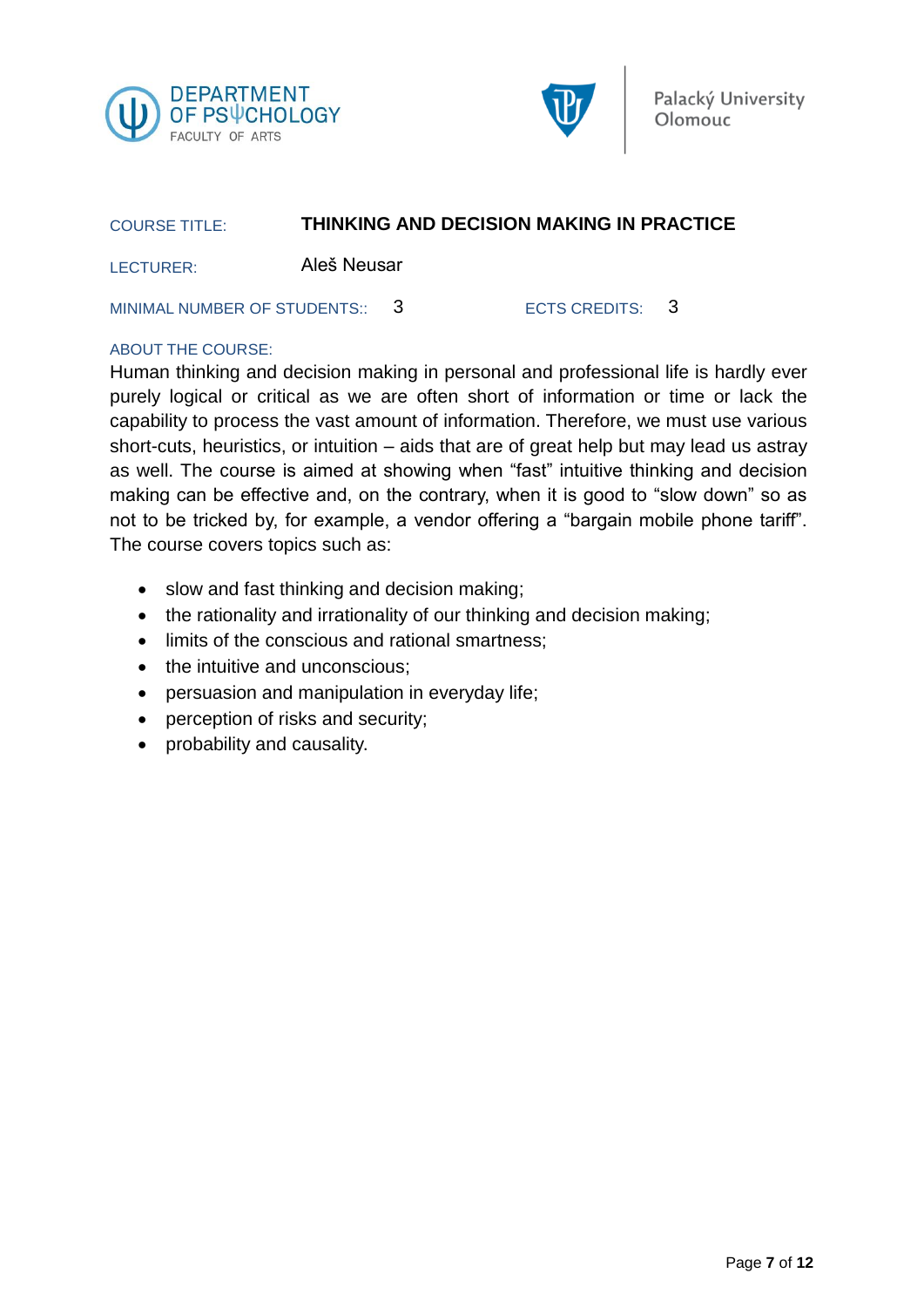



#### COURSE TITLE: **ISSUES IN EDUCATIONAL PSYCHOLOGY**

LECTURER: Lucie Viktorová

MINIMAL NUMBER OF STUDENTS:: 5 ECTS CREDITS: 3

ABOUT THE COURSE:

#### Goals:

- The aim is to provide the student with information about:
- contemporary issues in educational psychology and school systems in general;
- the idea of inclusive school system and its pitfalls;
- pros and cons of using standardized test in educational context;
- advantages and risks of using digital technology in learning and education;

Upon completing the course, the student will be able to:

- critically evaluate the term "school success" and its assessment methods;
- explain the connection between individual, social and emotional factors and school performance;
- describe various negative phenomena occurring in school (e.g. bullying) and propose strategies to prevent them;
- discuss the advantages and disadvantages of different teaching methods from the viewpoint of their effects on the students.

#### COURSE STRUCTURE:

- "School success" and evaluating learning outcomes different approaches.
- Standardized testing causes, effects, pros & cons.
- School, values and the role of expectations in learning.
- Emotions, learning and school.
- Students with special needs & inclusive classrooms.
- Social context of learning school climate, interaction with the teacher, sociometry.
- Negative phenomena in school aggression, bullying, truancy & their prevention.
- Digital technology in school and education.

#### *To complete the course:*

*Seminary work: Active class participation + a review of a pre-approved research article dealing with one of the discussed topics (800 words, focusing on the application of the described results and their connection to other psychological theories)*

*Oral examination: The student should be able to discuss any selected topic from the syllabus; he/she should be able to describe the connections of the topics to each other and discuss the issues in a broader social, cultural and psychological context*.

In order to participate, the student must have already completed the course in "Introduction to Educational and School Psychology" or a similar course at his/her home university.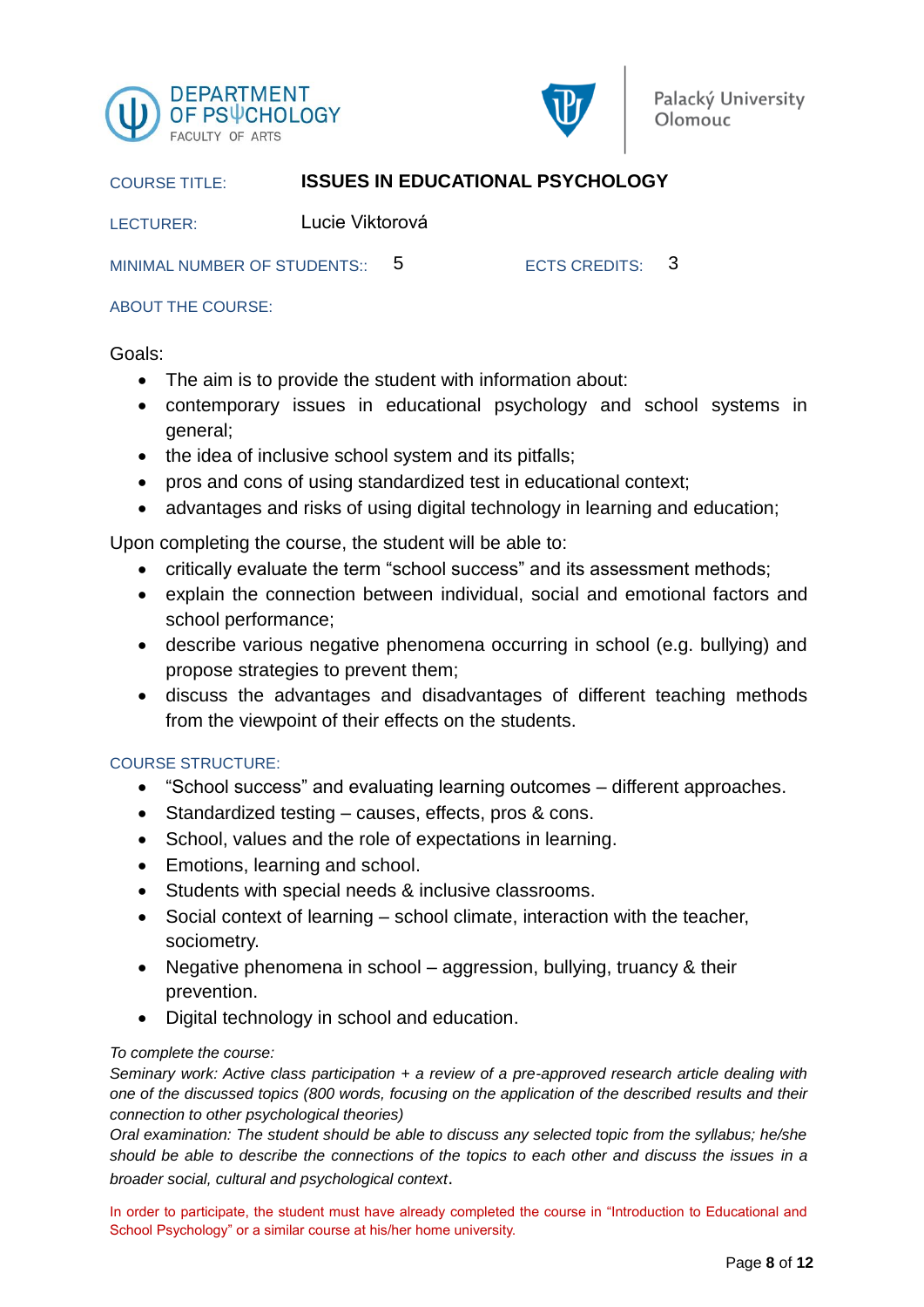



#### **INTRODUCTION TO EDUCATIONAL AND SCHOOL PSYCHOLOGY**

LECTURER: Lucie Viktorová

MINIMAL NUMBER OF STUDENTS:: 5 ECTS CREDITS: 3

#### ABOUT THE COURSE:

COURSE TITLE:

The aim is to provide the student with information about:

- the basic topics of educational and school psychology;
- "traditional" and "alternative" approaches to learning and instruction;
- factors influencing the learning process (e.g. memory, motivation, intelligence etc.);
- work possibilities for a psychologist in the education system and school environment

Upon completing the course, the student will be able to:

- explain basic terms from the field of educational psychology (education, learning, instruction, motivation…);
- compare and evaluate different approaches to learning and education;
- identify and describe factors affecting the learning process and outcomes;
- reflect on their own learning experiences and put them in cultural and social context.

#### COURSE STRUCTURE:

- Educational and School Psychology basic overview & research methods.
- School systems in different countries similarities, differences & their context.
- Approaches to learning and education "traditional" and "alternative".
- Behavioral and cognitive theories of learning, the role of memory.
- Innovative theories of learning brain based learning and others.
- Educational objectives and the role of motivation in the learning process.
- Myths in (educational) psychology.
- Work possibilities for a psychologist in school and education system.

*To complete the course:*

- *Seminary work: Active class participation + an essay/ reflection of own learning process (800 words, focusing on the learning strategies used & accompanying emotions)*
- *oral examination: The student should be able to discuss any selected topic from the syllabus; he/she should understand the basic terms and concepts and critically evaluate selected theories on learning and instruction.*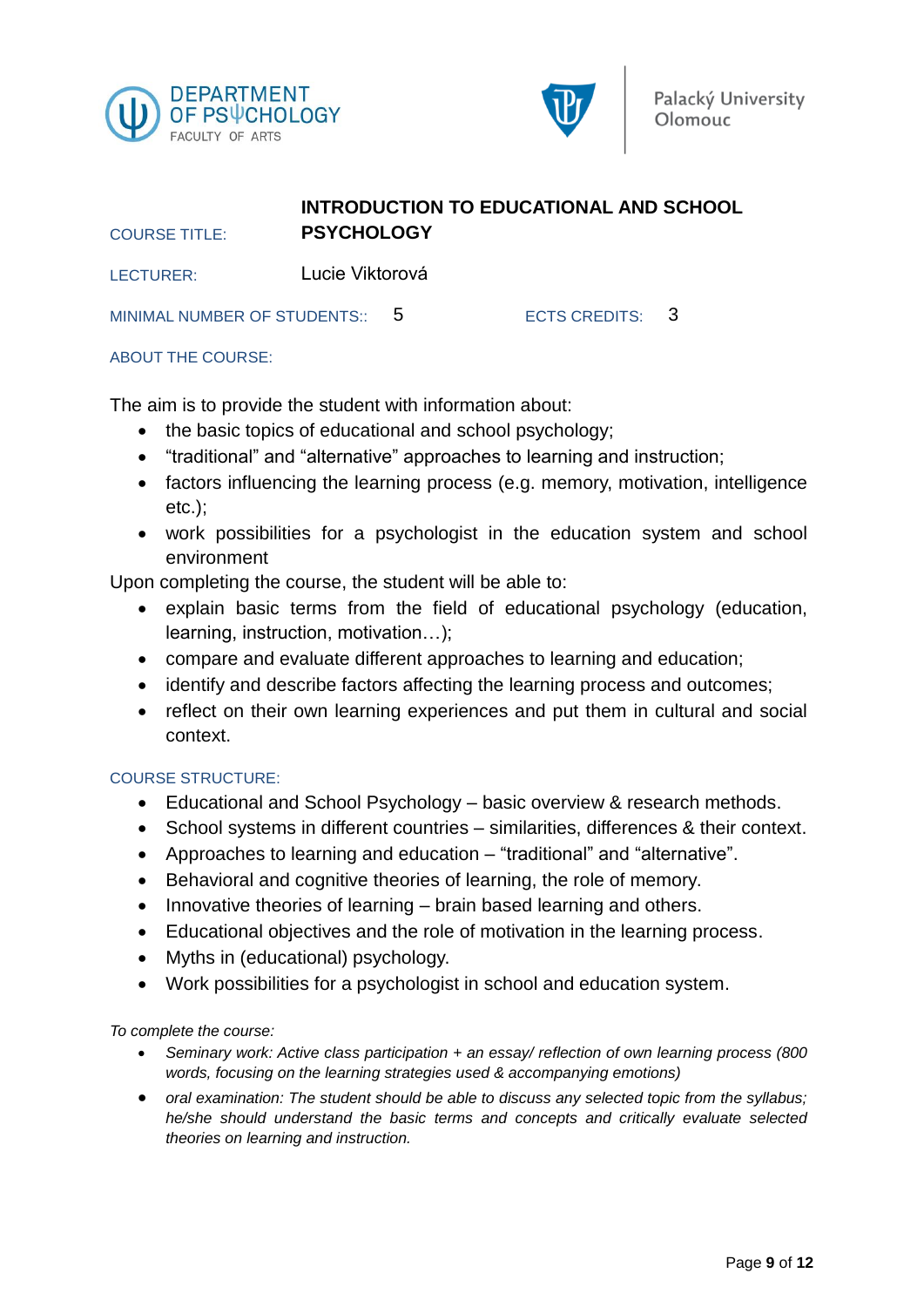



#### COURSE TITLE: **INTERACTIVE PSYCHOLOGICAL TRAINING**

LECTURER: Kateřina Palová

MINIMAL NUMBER OF STUDENTS:: 5 ECTS CREDITS: 3

#### ABOUT THE COURSE:

The most important tool for every psychologist is the skill of introspection and will to get to know himself/herslelf. However, that is something you cannot read in books. Therefore, the goal of this subject is to create a space for both personal and professional development of students. The topics will be chosen according to the participant´s needs. They might involve for example: my strengths and weaknesses, me and relationships, belief in myself, forgiveness, addictive drugs, sexuality.

Through their own experience, the participants will get information about work with groups. They will also become more confident in chosen personal topics.

#### COURSE STRUCTURE:

Lecture topics will be chosen according to the participant´s needs. The general structure is:

- Introduction to the subject, basic activities for getting to know each other
- Activities for cooperation
- Activities for trust in the group
- Activities for getting to know yourself

*To complete the course: no absence, active participation, reflection*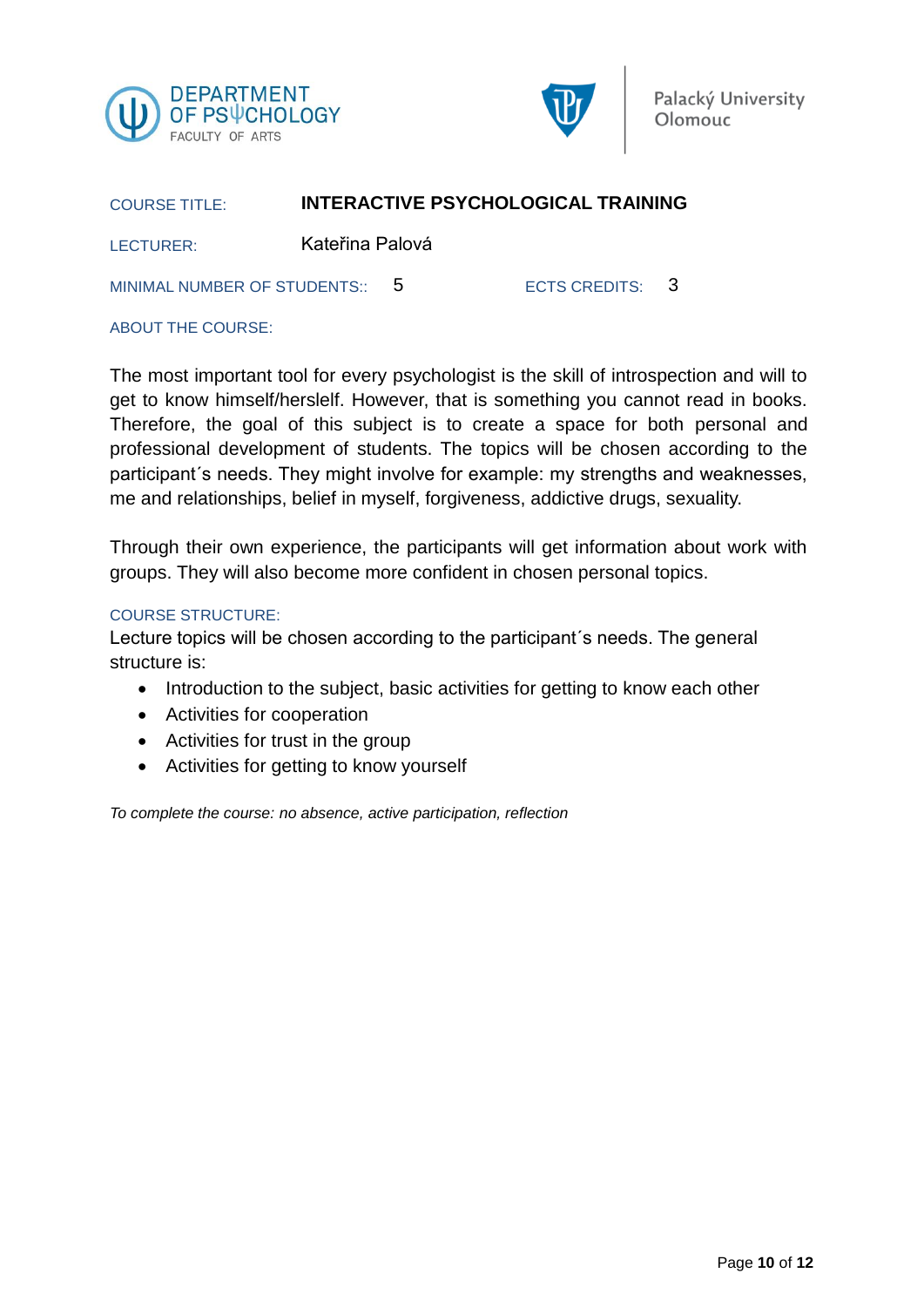



#### COURSE TITLE: **ADOLESCENT MENTAL HEALTH AND DEVELOPMENT**

LECTURER: Elona Krasniqi

MINIMAL NUMBER OF STUDENTS:: 5 ECTS CREDITS: 3

#### ABOUT THE COURSE:

The course is intended to provide students with an overview and understanding of development following adolescence with a nuanced and critical understanding of influence of factors that shape identity, adolescent personality also of factors that promote risk and resilience on them. The course will cover also health status of youth adolescents (anxiety, depression) and behaviors associated with adolescent health (deliquency, aggressive behavior).

Upon completing the course, students are expected to have deep-knowledge for the influencing factors that influence transitional years between childhood and adulthood, identify the role of puberty in prevalence of psychopathology among teens also effective ways which we can assist youth experiencing mental health problems.

#### COURSE STRUCTURE:

The curse will be divided in the following lessions:

- Puberty and psychological development
- Cognitive and brain development
- Adolescent relationships and influences in context
- Adolescence and media
- Risk and resilence processess during adolescence
- Introduction to developmental psychopathology perspective
- Internalizing problems, Externalising problems
- Mental health youth promotion and prevention

*To complete the course: Students are required to attend lessons, engage in discussion and fulfill seminars assigned during the semester.Upon completing the course, students will be assessed with examination seminars and written individual final report.*